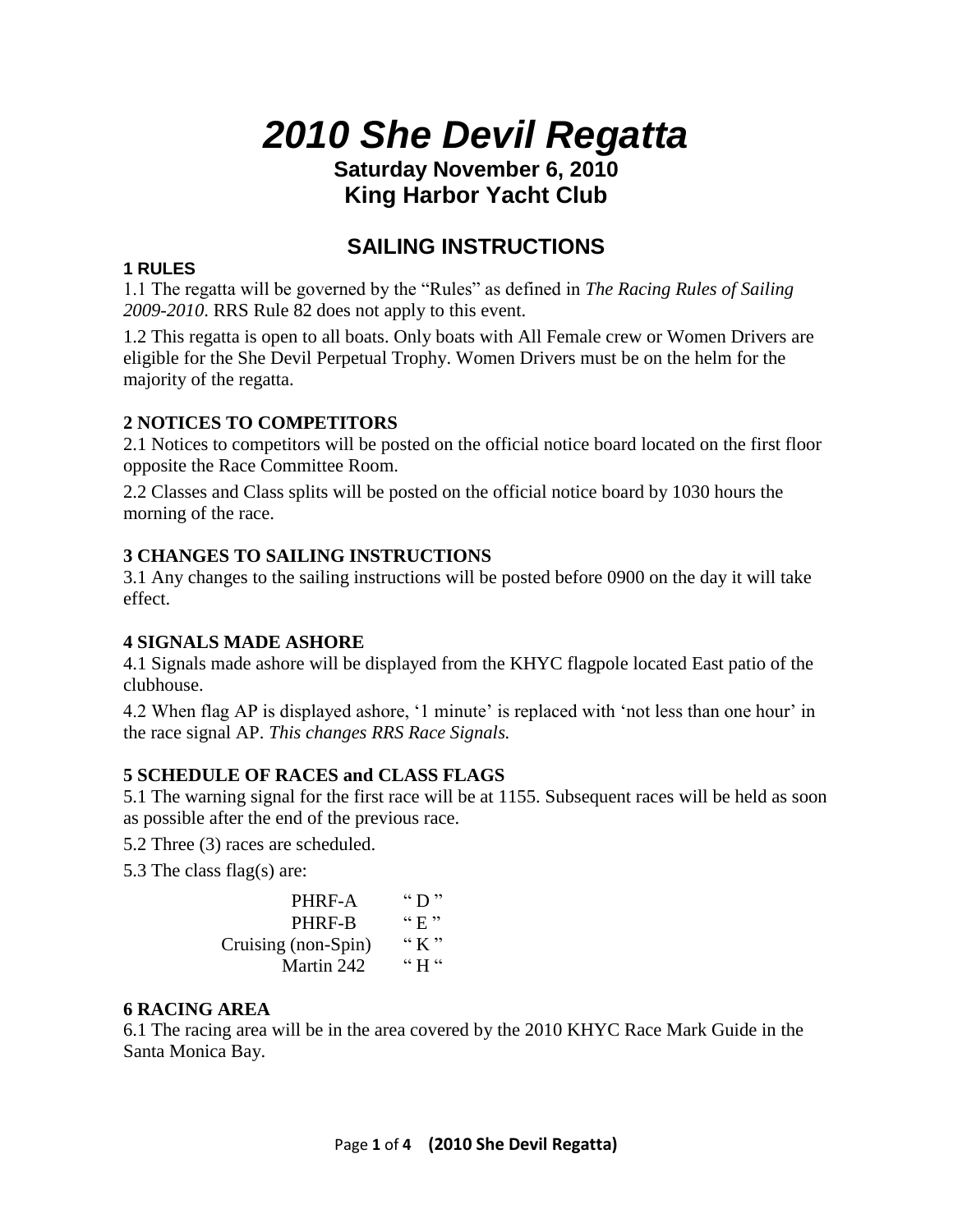#### **7 COURSES**

7.1 The course[s] will be selected from Attachment A. The course will be designated by a numbered placard from the Race Committee boat at the time of your class warning signal.

# **8 MARKS**

8.1 Marks are spar buoys in the approximate positions defined per the 2010 KHYC Race Mark Guide.

8.2 "G" mark is the bell buoy outside the entrance to King Harbor.

8.3 "W" mark is the white center channel buoy at the entrance to King Harbor.

#### **9 THE START**

9.1 Races will be started by using rule 26 with the individual classes starting using a fiveminute sequence. The committee will attempt *but is not obligated* to keep all start & restart times at five-minute clock intervals.

9.2 The start line will be in the vicinity of "S" mark. It will be between a staff displaying an orange flag on the Race Committee boat and a staff with an orange flag floating to port from the Race Committee boat.

9.3 Boats whose warning signal has not been made shall avoid the starting area during the starting sequence for other races.

9.4 A boat starting later than 4 minutes after her starting signal will be scored DNS. *This changes RRS A4.*

9.5 Boats may not pass through the Start/Finish line except when starting or finishing their designated race.

# **10 THE FINISH**

10.1 The finish line for races 1 and 2 will be between a staff displaying an orange flag on the Race Committee boat and a staff with an orange flag floating to port from the Race Committee boat. The finish line for race 3 will be near the entrance to King Harbor between a staff displaying an orange flag on the Race Committee boat anchored just inside the breakwater and the Redondo Beach East Jetty Light (#2) at the harbor entrance.

# **11 PENALTY SYSTEM**

11.1 The Two-Turns Penalty is replaced by the One-Turn penalty (to include one tack and one jibe.) *This changes rules 44.1 and 44.2.*

# **12 TIME LIMIT**

12.1 The time limit for each race will be one and one half hour for the first boat to finish.

12.2 Boats failing to finish within 20 minutes after the first boat sails the course and finishes will be scored DNF. *This changes rules 35, A4 and A5.*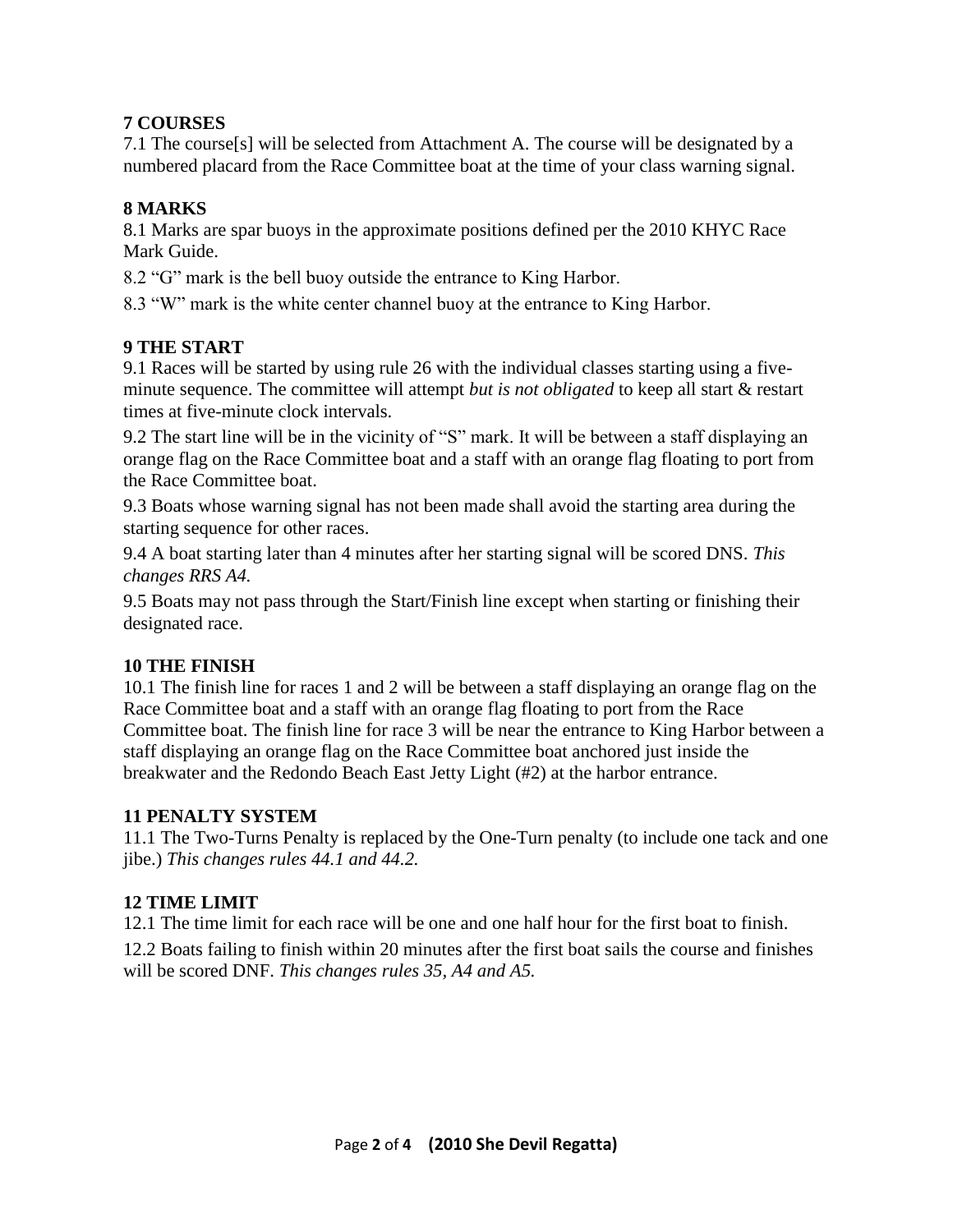# **13 PROTESTS**

13.1 Boats intending to protest must notify the Race Committee boat upon finishing.

13.2 Protests shall be written on forms available at the club and delivered to the Race Chairman or PRO within 45 minutes after the race committee boat docks. The Race Committee will sound one signal and post docking time on the Official Notice Board. Protests will be posted as they are submitted.

# **14 SCORING**

14.1 The Low Point scoring system of RRS Appendix A will apply.

14.2 Three (3) races will be scored for the regatta.

14.3 No throw-outs will be applied for regatta score. One race will constitute a regatta.

#### **15 SAFETY REGULATIONS**

15.1 All boats must check in with the Race Committee on the water prior to the first class warning signal.

15.2 A boat retiring must notify the committee as soon as possible on VHF Channel 78 or KHYC 310-376-2459.

#### **16 PRIZES**

16.1 Individual trophies will be awarded at KHYC following racing on the upper level of the clubhouse.

16.2 The *She Devil Perpetual* trophy will be awarded to the Best Overall all Female crew or the Best Overall Female driver, in the event that no all Female crews are racing.